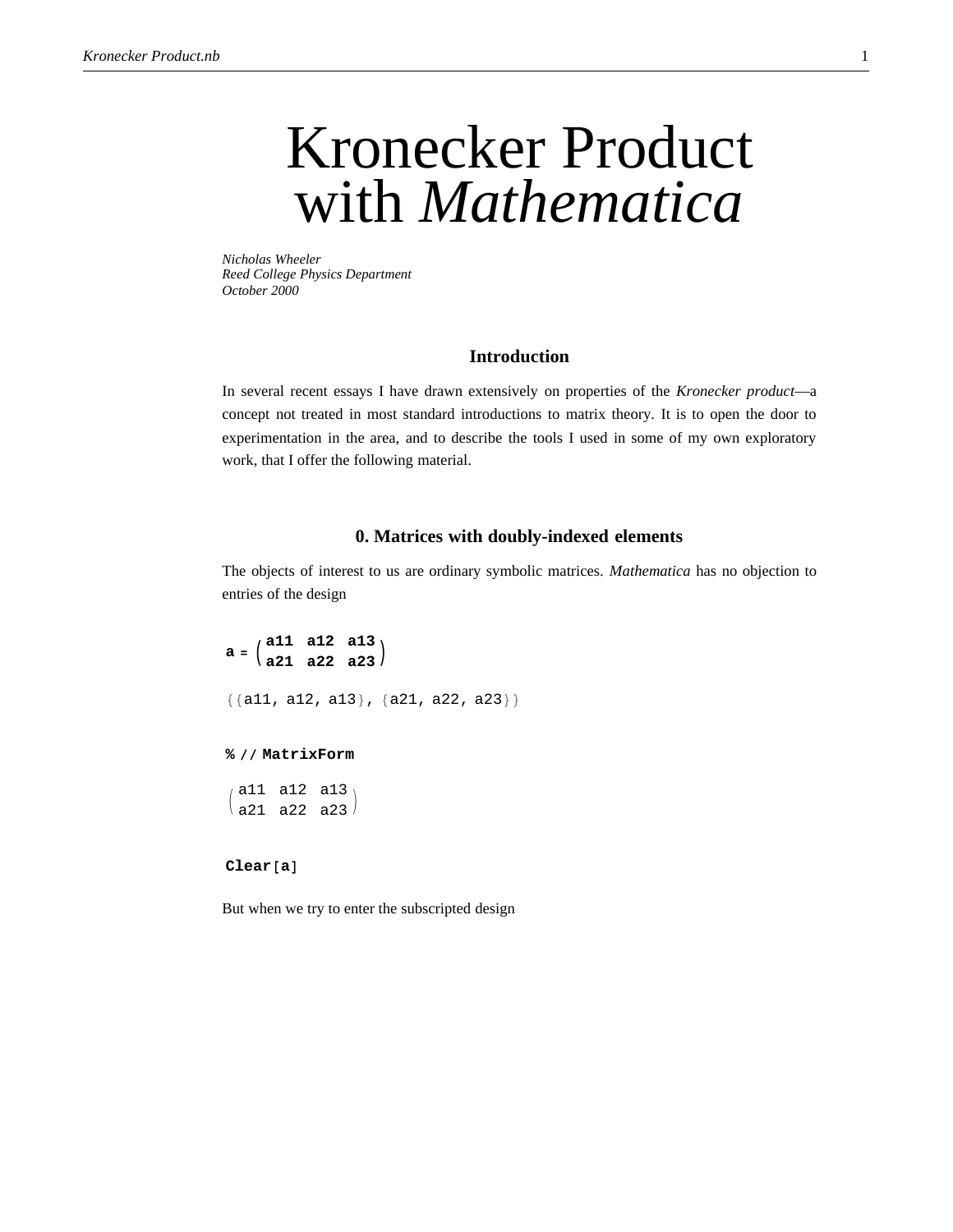```
\mathbf{a} = \begin{pmatrix} a_{11} & a_{12} & a_{13} \\ a_{21} & a_{22} & a_{23} \end{pmatrix}— $RecursionLimit::reclim : Recursion depth of 256 exceeded.
— $RecursionLimit::reclim : Recursion depth of 256 exceeded.
— $RecursionLimit::reclim : Recursion depth of 256 exceeded.
— General::stop : Further output of
       $RecursionLimit::reclim will be suppressed during this calculation.
```
# \$Aborted

*Mathematica* complains. The curious fact—for which I cannot at present account—is that

```
P = \begin{pmatrix} P_{11} & P_{12} & P_{13} \\ P_{21} & P_{22} & P_{23} \end{pmatrix}Q = \begin{pmatrix} q_{11} & q_{12} \\ q_{21} & q_{22} \end{pmatrix}\{\{p_{11}, p_{12}, p_{13}\}, \{p_{21}, p_{22}, p_{23}\}\}\\{\{q_{11}, q_{12}\}, \{q_{21}, q_{22}\}\}\
```
work perfectly well: *Mathematica* appears to resolve the letters of the alphabet into two classes: some letters are "subscriptable," some aren't!

# **1.** *Mathematica***'s "Outer" command**

The following command

```
K = Outer[Times, P, Q]
```

```
\{\{\{\{p_{11}\ q_{11}\ ,\ p_{11}\ q_{12}\} \ ,\ \{p_{11}\ q_{21}\ ,\ p_{11}\ q_{22}\}\} ,
    \{ \{p_{12} q_{11} , p_{12} q_{12} \}, \{p_{12} q_{21} , p_{12} q_{22} \} \},\{ \{p_{13} q_{11}, p_{13} q_{12} \}, \{p_{13} q_{21}, p_{13} q_{22} \} \},
  \{\{\{p_{21}\ q_{11} , p_{21}\ q_{12}\} , \{p_{21}\ q_{21} , p_{21}\ q_{22}\}\} ,
    \{\{p_{22}\ q_{11} , p_{22}\ q_{12}\} , \{p_{22}\ q_{21} , p_{22}\ q_{22}\} ,
    \{ \{p_{23} q_{11}, p_{23} q_{12} \}, \{p_{23} q_{21}, p_{23} q_{22} \} \}
```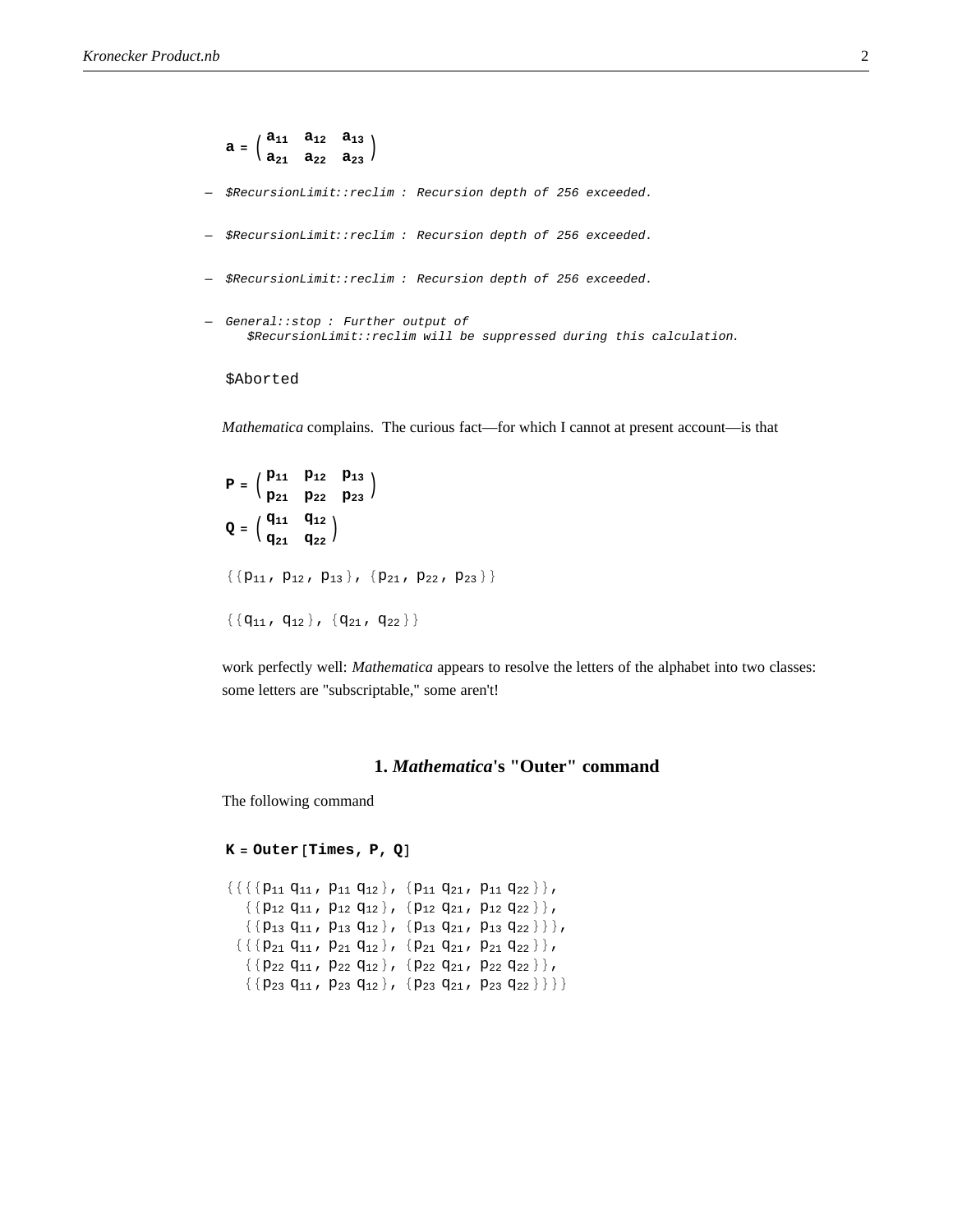#### $MatrixForm[K]$

| $\left(\begin{array}{cc} \left(\begin{array}{cc} p_{11} & q_{11} & p_{11} & q_{12} \\ p_{11} & q_{21} & p_{11} & q_{22} \end{array}\right) & \left(\begin{array}{cc} p_{12} & q_{11} & p_{12} & q_{12} \\ p_{12} & q_{21} & p_{12} & q_{22} \end{array}\right) & \left(\begin{array}{cc} p_{13} & q_{11} & p_{13} & q_{12} \\ p_{13} & q_{21} & p_{13} & q_{22} \end{array}\right) \end{array}\right)$ |  |  |  |
|--------------------------------------------------------------------------------------------------------------------------------------------------------------------------------------------------------------------------------------------------------------------------------------------------------------------------------------------------------------------------------------------------------|--|--|--|
|                                                                                                                                                                                                                                                                                                                                                                                                        |  |  |  |
| $ $ $ $ $ $ $P_{21}$ $q_{11}$ $p_{21}$ $q_{12}$ $ $ $ $ $P_{22}$ $q_{11}$ $p_{22}$ $q_{12}$ $ $ $ $ $P_{23}$ $q_{11}$ $p_{23}$ $q_{12}$ $ $                                                                                                                                                                                                                                                            |  |  |  |
| $(\vert p_{21} q_{21} p_{21} q_{22} \vert \vert p_{22} q_{21} p_{22} q_{22} \vert \vert p_{23} q_{21} p_{23} q_{22} \vert)$                                                                                                                                                                                                                                                                            |  |  |  |

captures well the essential meaning of the Kronecker product. But it yields a result which is *not a matrix* because not a list of lists (it is instead a list of lists of lists). And—since not a matrix—it cannot be manipulated like a matrix to establish properties of the Kronecker product, or to evaluate such Kronecker products as arise in particular calculations. We confront this problem: **How to remove the internal parentheses?**

Resolution of the problem requires familiarity with various **list manipulation resources**. Look at the following:

```
Flatten[{Part[K, 1, 1, 1], Part[K, 1, 2, 1], Part[K, 1, 3, 1]}]
```
 ${p_{11}}$  q<sub>11</sub>, p<sub>11</sub> q<sub>12</sub>, p<sub>12</sub> q<sub>11</sub>, p<sub>12</sub> q<sub>12</sub>, p<sub>13</sub> q<sub>11</sub>, p<sub>13</sub> q<sub>12</sub>}

```
8Flatten@8Part@K, 1, 1, 1D, Part@K, 1, 2, 1D, Part@K, 1, 3, 1D<D,
Flatten[{Part[K, 1, 1, 2], Part[K, 1, 2, 2], Part[K, 1, 3, 2]}],
Flatten[{Part[K, 2, 1, 1], Part[K, 2, 2, 1], Part[K, 2, 3, 1]}],
Flatten[{Part[K, 2, 1, 2], Part[K, 2, 2, 2], Part[K, 2, 3, 2]}]}
```

```
\{ \{p_{11} q_{11}, p_{11} q_{12}, p_{12} q_{11}, p_{12} q_{12}, p_{13} q_{11}, p_{13} q_{12} \},
 {p_{11} q_{21}, p_{11} q_{22}, p_{12} q_{21}, p_{12} q_{22}, p_{13} q_{21}, p_{13} q_{22},
 {p_{21}} q<sub>11</sub>, {p_{21}} q<sub>12</sub>, {p_{22}} q<sub>11</sub>, {p_{22}} q<sub>12</sub>, {p_{23}} q<sub>11</sub>, {p_{23}} q<sub>12</sub>},
 \{p_{21} q_{21}, p_{21} q_{22}, p_{22} q_{21}, p_{22} q_{22}, p_{23} q_{21}, p_{23} q_{22} \}
```
#### **% êê MatrixForm**

i k p21 q21 p21 q22 p22 q21 p22 q22 p23 q21 p23 q22 jjjjjjjjjjjj p11 q11 p11 q12 p12 q11 p12 q12 p13 q11 p13 q12 p11 q21 p11 q22 p12 q21 p12 q22 p13 q21 p13 q22 p21 q11 p21 q12 p22 q11 p22 q12 p23 q11 p23 q12  $\mathcal{L}$  $\overline{a}$  $\overline{a}$ 

We have here removed the interior parentheses "by hand." The procedure works, but it would be tedious to have to execute all the steps each time we encounter a fresh Kronecker product. What we need are commands that serve to **automate** the procedure.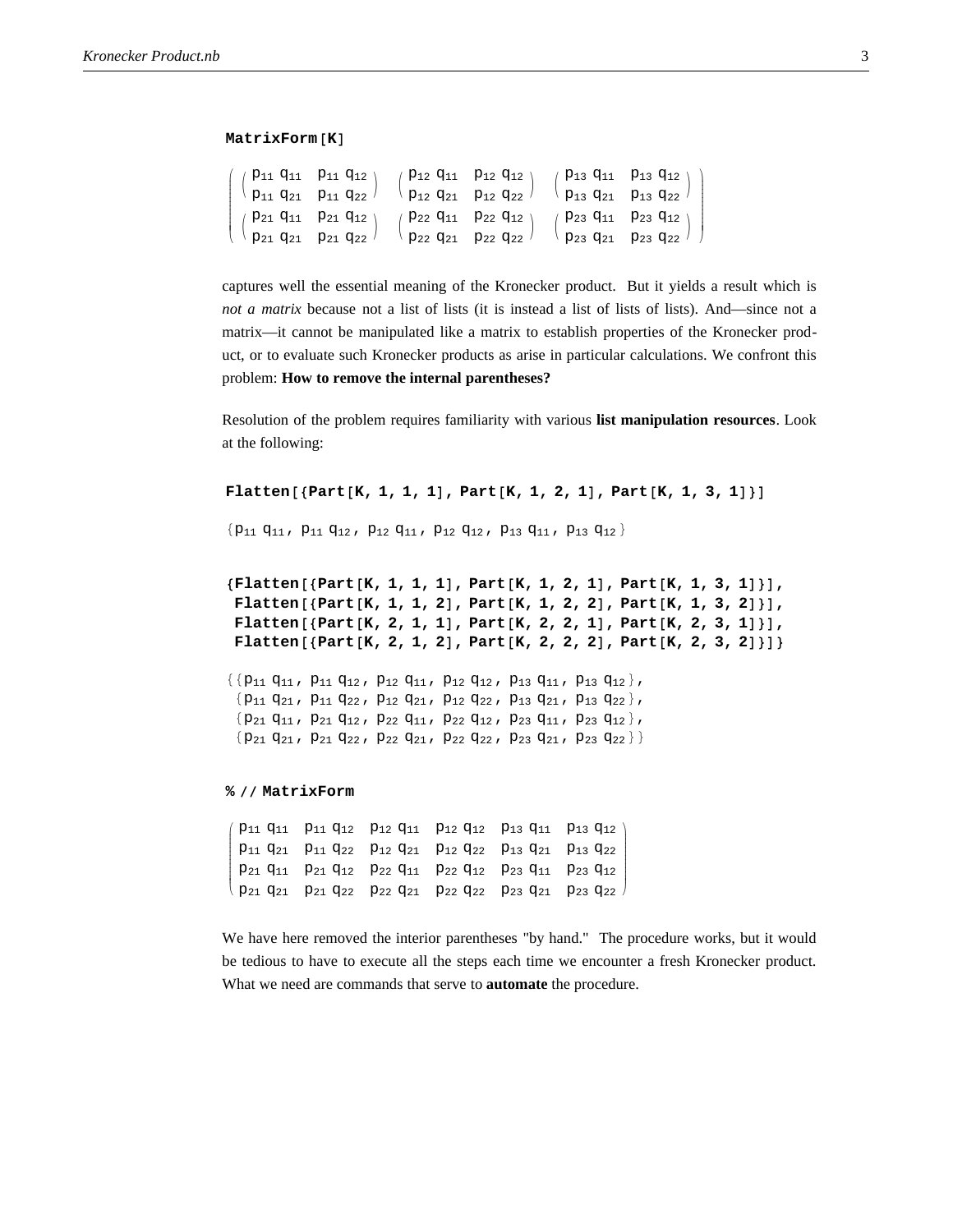# **2. Automated construction of the Kronecker product**

Recall, by way of preparation, that dimensions of an arbitrary matrix can be obtained by the commands illustrated below:

```
Dimensions [P] \llbracket 1 \rrbracket (* number of rows *)
```
2

```
Dimensions [P] [2] (* number of columns *)
```
3

The double backets are entered  $\mathbb{E}\mathbb{E}[[\mathbb{E}\mathbb{E}]]$  and  $\mathbb{E}\mathbb{E}[[\mathbb{E}\mathbb{E}]]$ . Note also that "circled times" is produced by the keyboard strokes  $ESC*ESC$ .

Much experimentation and many false starts have led me to the following composite command

```
Flatten@
  Table@Flatten@Table@Part@K, i, j, kD, 8j, Dimensions@PDP2T<DD,
   8i, Dimensions@PDP1T<, 8k, Dimensions@QDP1T<D, 1D êê MatrixForm
i
jjjjjjjjjjjj
 p11 q11 p11 q12 p12 q11 p12 q12 p13 q11 p13 q12
 p11 q21 p11 q22 p12 q21 p12 q22 p13 q21 p13 q22
 p21 q11 p21 q12 p22 q11 p22 q12 p23 q11 p23 q12
                                                     \mathcal{L}\overline{a}
```
 $\frac{1}{2}$ 

and thus to the following **definition**:

```
P_ ≈ Q_ :=
 Flatten@Table@Flatten@Table@Part@Outer@Times, P, QD, i, j, kD,
      {j, \text{Dimensions} [P][2]}\{i, \text{Dimensions} [P] [\![1]\!], \{k, \text{Dimensions} [Q] [\![1]\!], \}, 1]
```
We check it out in the generic case

#### **P ≈ Q êê MatrixForm**

i k jjjjjjjjjjjj p11 q11 p11 q12 p12 q11 p12 q12 p13 q11 p13 q12 p11 q21 p11 q22 p12 q21 p12 q22 p13 q21 p13 q22 p21 q11 p21 q12 p22 q11 p22 q12 p23 q11 p23 q12 p21 q21 p21 q22 p22 q21 p22 q22 p23 q21 p23 q22  $\mathbf{r}$  $\overline{a}$  $\overline{a}$ 

k p21 q21 p21 q22 p22 q21 p22 q22 p23 q21 p23 q22

and in a couple of cases the definition "has not seen before:"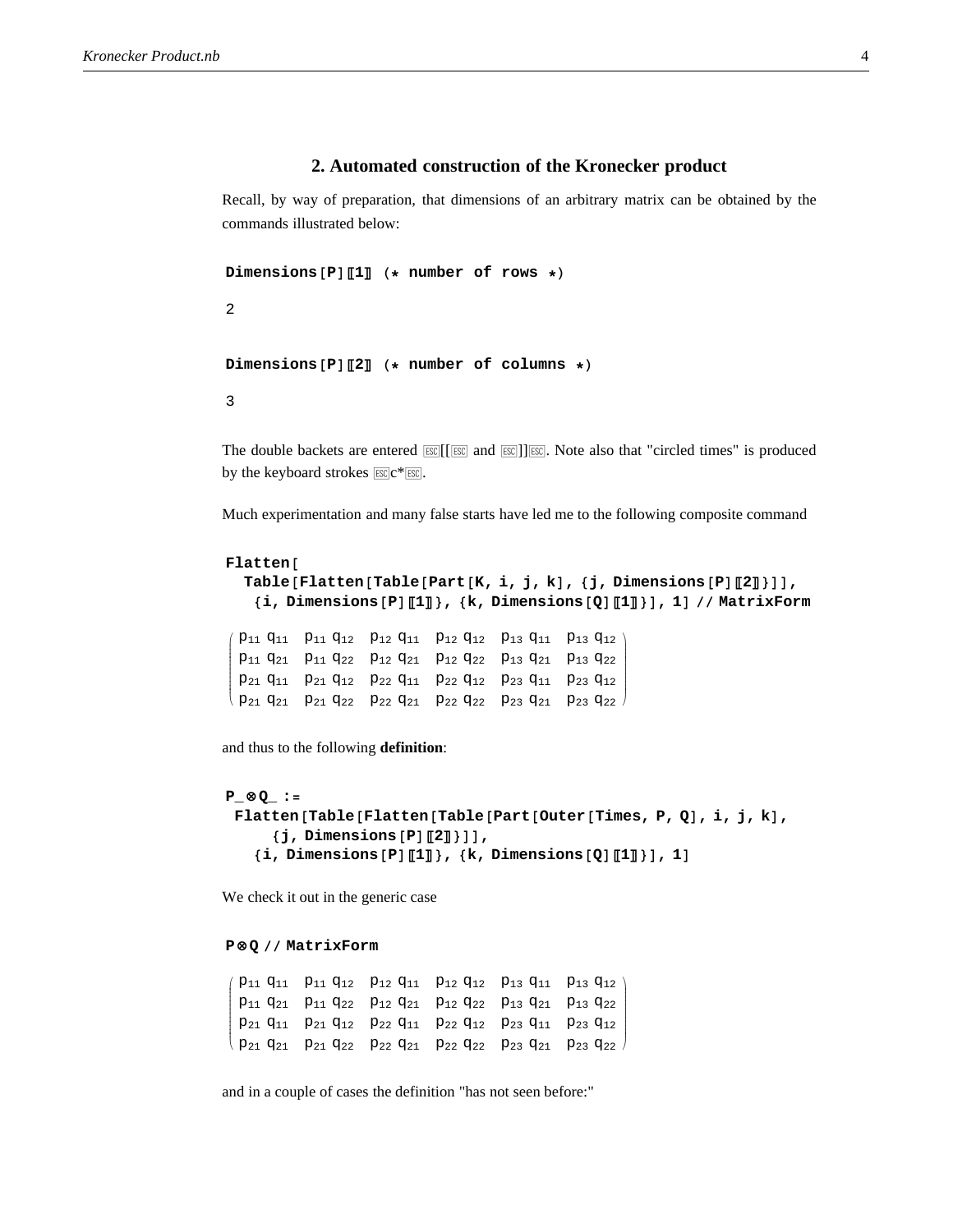$$
a = \begin{pmatrix} a1 \\ a2 \\ a3 \end{pmatrix}
$$
  

$$
b = \begin{pmatrix} b1 \\ b2 \\ b3 \\ b4 \end{pmatrix}
$$
  

$$
\{\{a1\}, \{a2\}, \{a3\}\}\
$$
  

$$
\{\{b1\}, \{b2\}, \{b3\}, \{b4\}\}
$$

# **a ≈ b êê MatrixForm**

| a1 b1 |      |  |
|-------|------|--|
| a1b2  |      |  |
| a1 b3 |      |  |
| a1 b4 |      |  |
| a2 b1 |      |  |
| a2 b2 |      |  |
| a2 b3 |      |  |
| a2 b4 |      |  |
| a3 b1 |      |  |
| a3 b2 |      |  |
| a3 b3 |      |  |
|       | a3b4 |  |

| $\mathbf{r} = \begin{pmatrix} r11 & r12 \\ r21 & r22 \end{pmatrix}$                                                  |  |
|----------------------------------------------------------------------------------------------------------------------|--|
| $\mathbf{s} = \left(\begin{array}{cc} \mathtt{s11} & \mathtt{s12} \\ \mathtt{s21} & \mathtt{s22} \end{array}\right)$ |  |

 $\{r11, r12\}, \{r21, r22\}\}$ 

 $\{\{\verb|sl1|, \verb|sl2|, \{\verb|sl21, \verb|sl2|\}\}$ 

# **r ≈ s êê MatrixForm**

```
\left| \begin{array}{c} \end{array} \right|r11 s11 r11 s12 r12 s11 r12 s12
r11 s21 r11 s22 r12 s21 r12 s22
r21 s11 r21 s12 r22 s11 r22 s12
\vert r21 s21 r21 s22 r22 s21 r22 s22
                                            \int
```
Seems to work!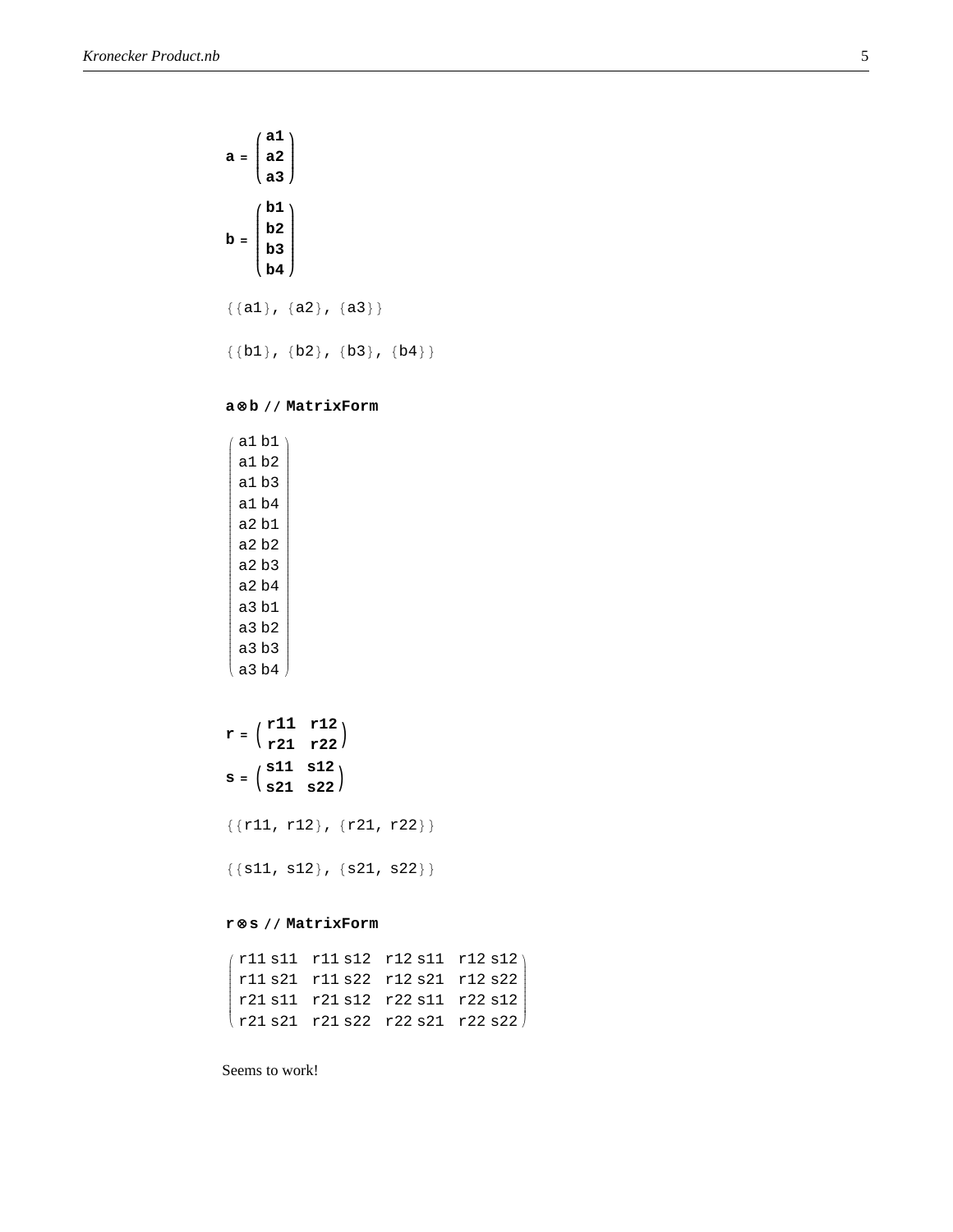# **Some Kronecker product identities**

At (3) in "Toy Quantum Field Theory: Populations of Indistinguishable Finite-State Systems" (Notes for a Reed College Physics Seminar, 1 Novembeer 2000) I list basic properties of the Kronecker product. Earlier versions of the list can be found on pages 32–33 of *Classical Theory of Fields* (1999) and at (63) in Chapter 1 of *Advanced Quanatum Topics* (2000), where I cite my ultimate sources (E. P. Wigner's *Group Theory & its Application to the Quantum Theory of Atomic Spectra*, P. Lancaster's *Theory of Matrices* and Richard Bellman's *Introduction to Matrix Analysis*). Here I demonstrate those properties in illustrative concrete cases.

First we introduce some matrices to work with:

#### **Clear**<sup>[P, Q]</sup>

$$
P = \begin{pmatrix} P_{11} & P_{12} & P_{13} \\ P_{21} & P_{22} & P_{23} \end{pmatrix}
$$
  
\n
$$
Q = \begin{pmatrix} q_{11} & q_{12} & q_{13} \\ q_{21} & q_{22} & q_{23} \end{pmatrix}
$$
  
\n
$$
U = \begin{pmatrix} u_{11} & u_{12} \\ u_{21} & u_{22} \end{pmatrix}
$$
  
\n
$$
V = \begin{pmatrix} v_{11} & v_{12} \\ v_{21} & v_{22} \end{pmatrix}
$$
  
\n
$$
W = \begin{pmatrix} w_{11} & w_{12} & w_{13} \\ w_{21} & w_{ww} & w_{23} \\ w_{31} & w_{32} & w_{33} \end{pmatrix}
$$
  
\n
$$
\{ \{ p_{11}, p_{12}, p_{13} \}, \{ p_{21}, p_{22}, p_{23} \} \}
$$
  
\n
$$
\{ \{ q_{11}, q_{12}, q_{13} \}, \{ q_{21}, q_{22}, q_{23} \} \}
$$
  
\n
$$
\{ \{ u_{11}, u_{12} \}, \{ u_{21}, u_{22} \} \}
$$
  
\n
$$
\{ \{ v_{11}, v_{12} \}, \{ v_{21}, v_{22} \} \}
$$

 $\{\{w_{11} \; , \; w_{12} \; , \; w_{13}\} \; , \; \{w_{21} \; , \; w_{ww} \; , \; w_{23}\} \; , \; \{w_{31} \; , \; w_{32} \; , \; w_{33}\} \}$ 

**ü Scalar associativity:**

$$
6 (P \otimes Q) = (6 P) \otimes Q
$$

True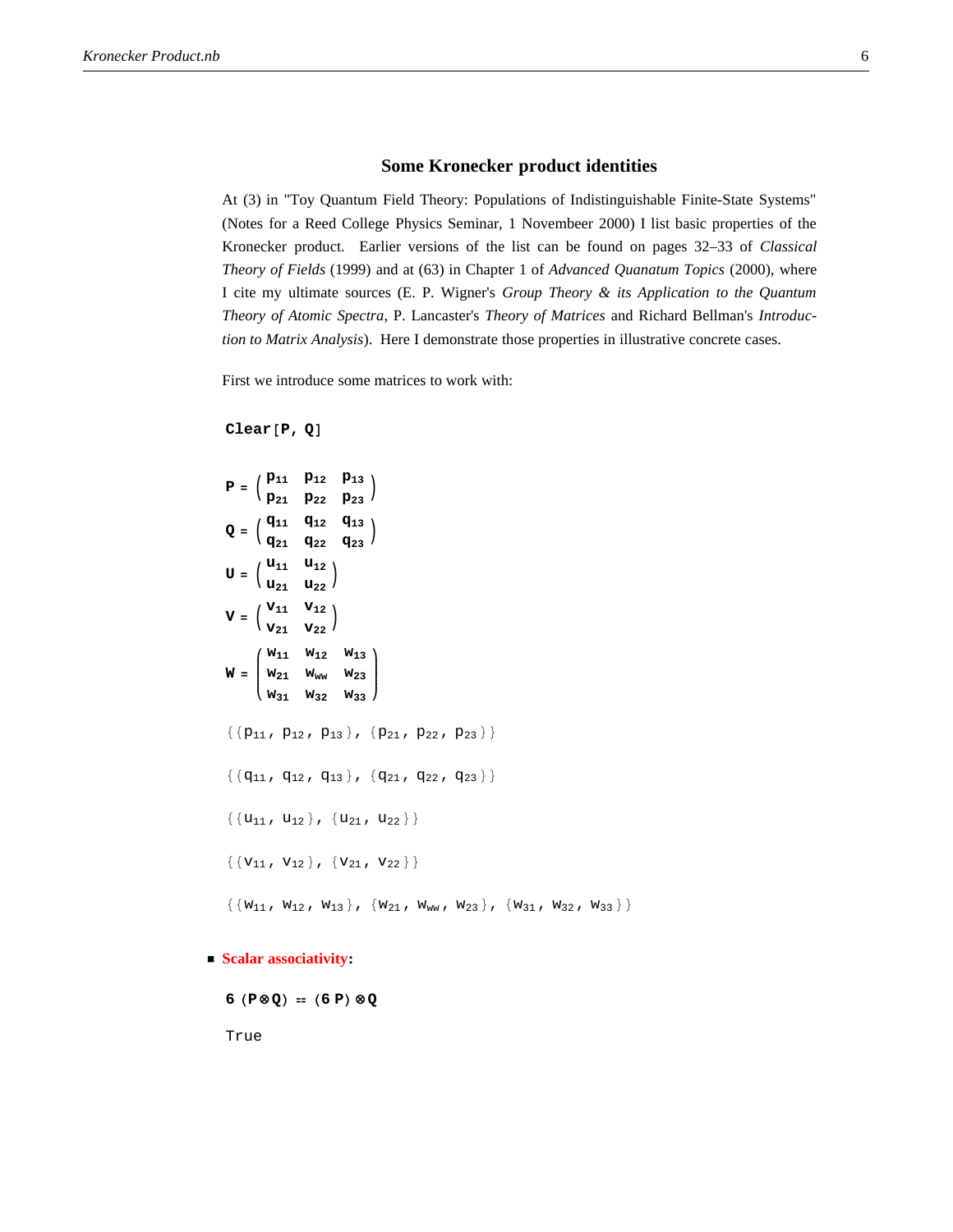$6 (P \otimes Q) = P \otimes (6 Q)$ 

True

## **ü Distributivity:**

 $Simplify$   $[P + Q)$   $@U = P@U + Q@U$ 

True

**ü Kronecker associativity:**

 $Simplify [ (P@U) @W = P@ (U@W) ]$ 

True

**ü Transposition rule:**

**Simplify**<sup>[Transpose<sup>[P@U]</sup> = Transpose<sup>[P]</sup> @Transpose<sup>[U]</sup>]</sup>

True

**ü Trace rule:**

```
Simplify[Tr[P@U] = Tr[P] Tr[U]
```
True

NOTE that *Mathematica* assigns a special, non-matrix-theoretic meaning to the word "trace."

**ü Determinantal rule (both matrices square, but not necessarily co-dimensional):**

```
Dimensions [U]
Dimensions [W]
{2, 2}{3, 3}
```

```
Simplify[Det[U\otimes W] = Det[U]<sup>3</sup> Det[W]^2
```
True

NOTE that each factor on the right wears the *other*'s dimension as an exponent.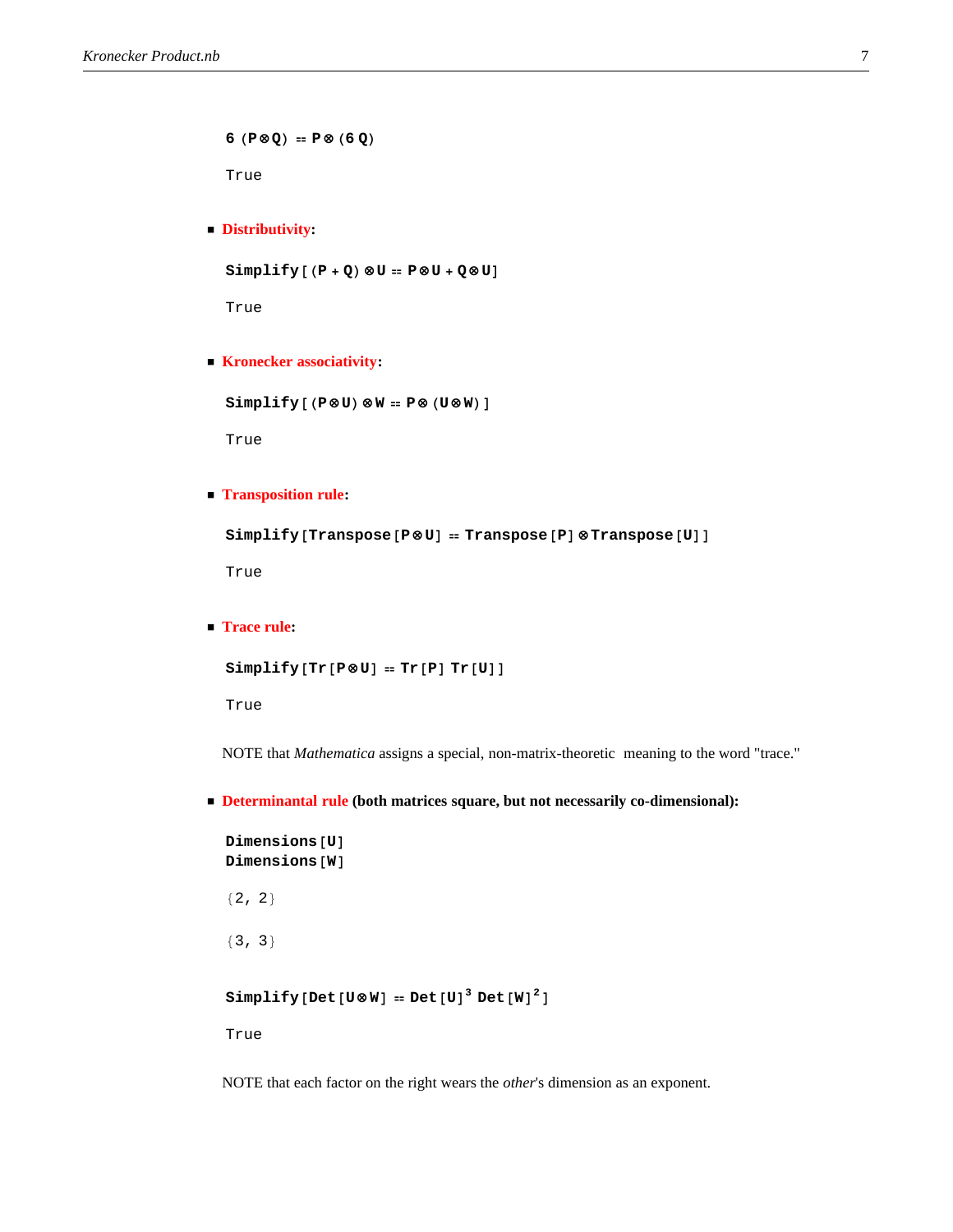# **ü Inversion rule:**

 $Simplify[Inverse[UBW] = Three$  **Inverse**<sup>[U] @</sup> **Inverse**<sup>[W]</sup>

True

NOTE: That is a fairly amazing property, and took *Mathematica* several seconds to verify.

#### **ü The amazing criss-cross rule:**

Define a pair of additional matrices:

```
X = \mathbf{x}_3i
       k
       \sqrt{\frac{1}{2}}x1
         x<sub>2</sub>
         x4
         x5
               \mathbf{r}{
               zzzzzzzzzzzzzzzzz
\mathbf{Y} = \begin{bmatrix} x_{11} & x_{12} \\ x_{21} & y_{22} \\ y_{21} & y_{22} \end{bmatrix}k
y31 y32
          y11 y12
y
                         {
                         \sqrt{2}Z = (Z_1 \t Z_2)\{x_1\}, \{x_2\}, \{x_3\}, \{x_4\}, \{x_5\}\{\{y_{11}, y_{12}\}, \{y_{21}, y_{22}\}, \{y_{31}, y_{32}\}\}\\{ \{ z_1, z_2 \} \}Dimensions [P]
Dimensions [X]
Dimensions [Y]
Dimensions [Z]
{2, 3}{5, 1}{3, 2}{1, 2}
```
The point is that we have now in hand a quartet of matrices for which all of the ordinary matrix products encountered in the following identity are *meaningful*.